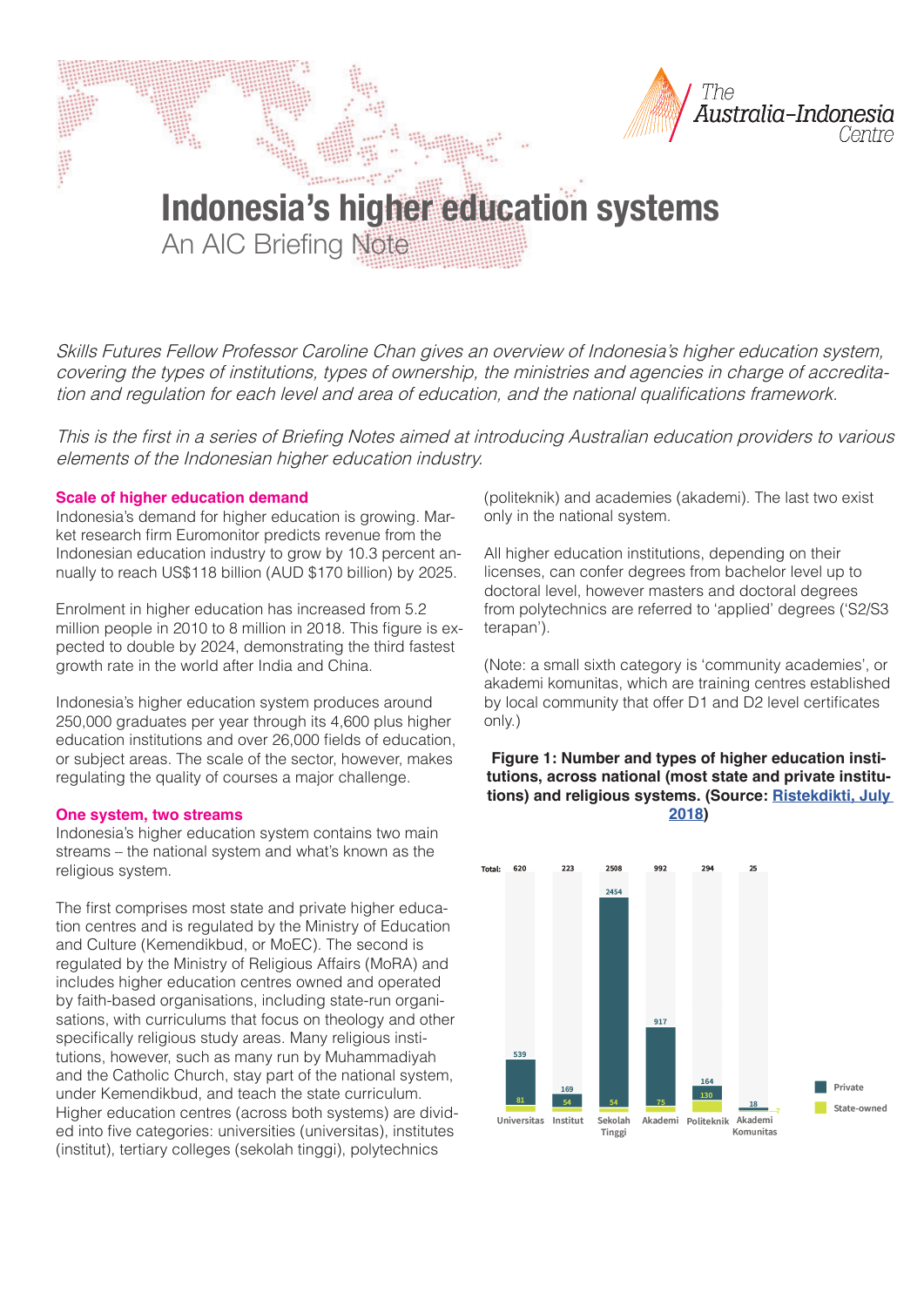### **Governance and higher education**

Indonesia's education and training sector, from preschool to PhDs, is now regulated (post October 2019) mainly by Kemendikbud, but some parts by other ministries too, with implementing powers sitting across national, provincial and local authorities. For state-run institutions, the national government leads on tertiary education, provincial authorities lead on senior schooling and local authorities lead on preschool, primary school and post-school training centres. Accreditation at all levels is managed by the national government through Kemendikbud.

Key stakeholders include:

- **Ministry of Education and Culture** (MoEC, Kemendikbud) - responsible for research, policy and oversight, as of October 2019, for most higher education institutions, and has long been responsible for most other non-religious education institutions including preschool, primary school (years 1 to 6), junior secondary (years 7 to 9) and senior and vocational secondary (years 9 to 12) schooling.
- **Ministry of Religious Affairs** (MoRA) operates a parallel system from preschool through to tertiary level that educates approximately 20 per cent of all students. As mentioned previously, some religious institutions manage their schools and universities not as schools of theology under MoRA but as regular schools under Kemendikbud.
- **Ministry of Manpower** (MoM) responsible for some post-school training activities.
- Other ministries operate their own post-school vocational education centres. Accreditation at these centres is overseen by Kemendikbud.

• Non-government sector - is very active in owning and managing education institutions from preschool to tertiary level, though all institutions are regulated by one of the above ministries.

Note: Until October 2019, the **Ministry of Research Technology and Higher Education** (Ristekdikti) was responsible for research, policy and oversight for all (non-theological) higher education but this has now been rolled into Kemendikbud's responsibilities.

### **Quality assurance framework**

The Indonesian National Quality Framework, known as Kerangka Kualifikasi Nasional Indonesia (KKNI), is used to assess individuals' knowledge, competencies and skills against the required outcomes and achievements for the course they are completing.

The framework can also be used to indicate qualification requirements for a job. Employers can require applicants to have knowledge, competencies or skills either precisely matching or equivalent to KKNI indicators – whether demonstrated through education and training or work experience (as part of workplace competencies recognition).

KKNI consists of nine qualification levels (see Figure 2), the first being completion of primary and junior secondary school. (This differs from the Australian Quality Framework, or AQF, which starts at post-school vocational training, with a Certificate 1. A Briefing Note looking at AQF is coming soon.)

Based on KKNI, following a compulsory primary and secondary education, graduates can continue their study, and



# Figure 2: The Indonesian National Qualifications Framework - *Kerangka Kualifikasi Nasional Indonesia* (KKNI)

Top: terapan = applied Bottom: SMP and SD, junior secondary school and primary school Far right: Pengembangan karier = career development (operator, technician/analyst, expert)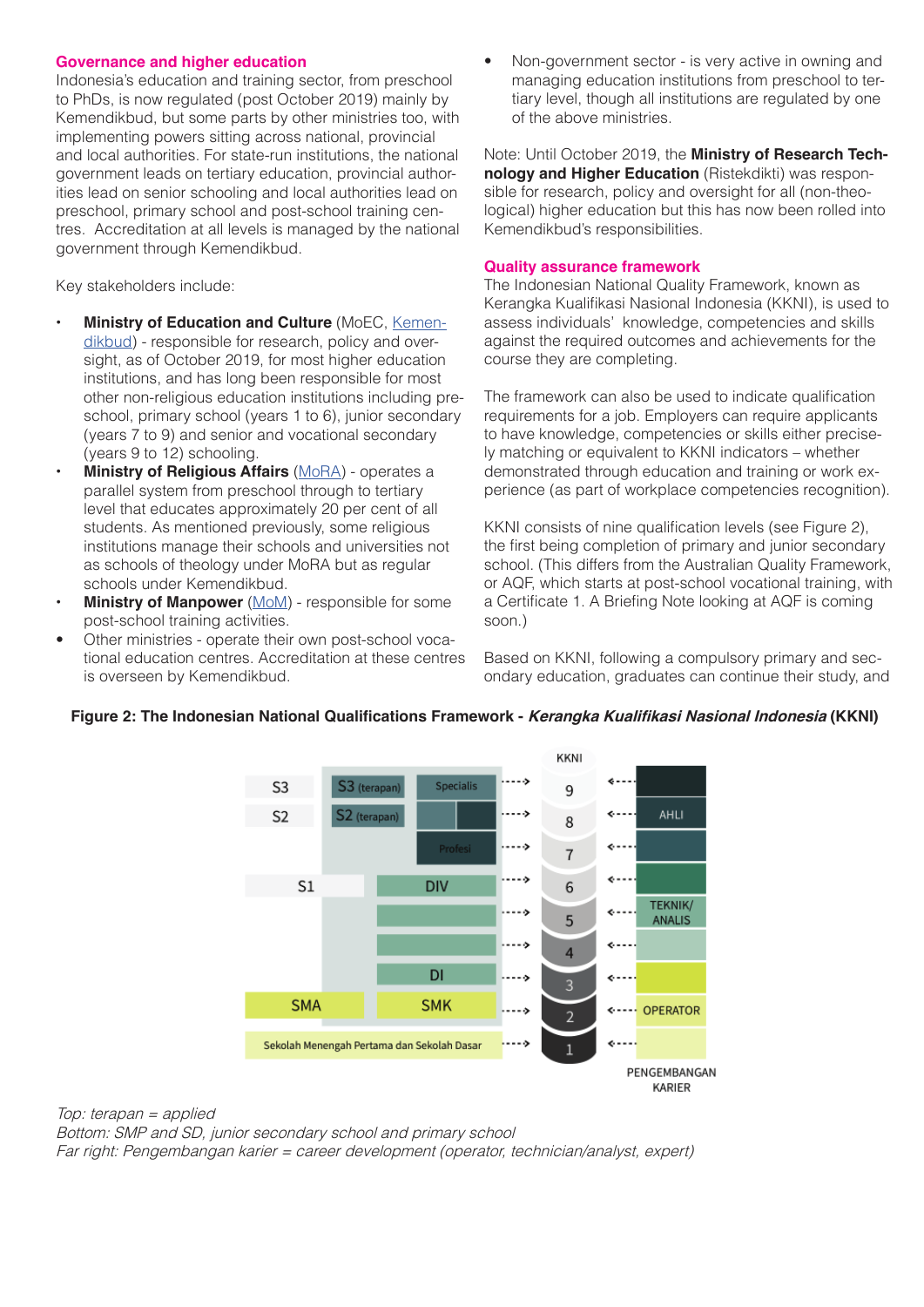earn a diploma (available levels 1 to 4 – roughly equivalent to Australian certificates and diplomas) or a sarjana (S1, S2 or S3 – roughly equivalent to a bachelor, masters or PhD, respectively). Normally, D1 to D4 are offered as part of polytechnic education and S1 to S3 as part of a university education. While many polytechnic institutions can offer up to S3 (applied), in reality, only universities have the accreditation to offer doctoral, or S3, programs.

# **Higher education providers**

There are four types of university in Indonesia, based on ownership and how they are managed:

- **1. State universities** (perguruan tinggi negeri, PTN) Sometimes called public or state-owned universities, these account for about 10 per cent of the universities in Indonesia. Examples: Universitas Indonesia (UI) and Institut Teknologi Bandung (ITB).
- **2. Private universities** (perguruan tinggi swasta, PTS)

- These are privately owned and managed, often through not-for-profit foundations. Examples: BINUS University and Universitas Pelita Harapan.

- **3. Religious universities** (perguruan tinggi agama, PTA) - These are managed by religious councils. Examples: Universitas Islam Negeri and Institut Agama Islam Negeri.
- **4. Ministry-based universities** (perguruan tinggi kedinasan, PTK) - These are managed by particular ministries and often aim to develop graduates relevant for that particular ministry. Examples: Institut Pemerintahan Dalam Negeri (or Institute for Governance of Home Affairs) and Sekolah Tinggi Energi dan Mineral (STEM or Akamigas) run by the Ministry of Energy and Mineral Resources.lar ministry. Examples: Institut Pemerintahan Dalam Negeri (or Institute for Governance of Home Affairs) and Sekolah Tinggi Energi dan Mineral (STEM or Akamigas) run by the Ministry of Energy and Mineral Resources.

# **Figure 3. Number of higher education providers in Indonesia (accredited and unaccredited) by type, 2019. (Source: Forlap Ristekdikti)**



## **Higher education certification and accreditation**

All higher education providers must be accredited by the National Higher Education Accreditation Agency (BAN-PT, Badan Akreditasi Nasional Perguruan Tinggi), an agency under the administration of Kemendikbud (previously Ristekdikti).

Established in 1994, BAN-PT is an independent agency that evaluates and oversees accreditation for fields of education (aka subject areas, or program studi) and for higher education institutions.

Each requires accreditation approval as a new institution or field of education. For existing institutions and fields of education, the scores achieved when reassessed for accreditation every five years determine the accreditation status of the institution or the field of education for the next five years. Status levels are A, B, C and D (D meaning not accredited).

## **Professional accreditation**

BAN-PT also coordinates 'professional accreditation' bodies. This is an emerging area in Indonesia, being developed for most fields. For instance, in health, there is the Indonesian Accreditation Agency for Higher Education in Health (LAM-PTKes or IAAHEH).

Professional industry associations are the main driving force behind the establishment of professional accreditation bodies and are conducting independent accreditation to ensure graduate competencies in relevant fields.

The (BNSP, Badan Nasional Sertifikasi Profesi) is an independent government body that authorises and approves professional certification of workers, ensuring the competency of Indonesia's workforce.

National Work Competency Standards (SKKNI, Standar Kompetensi Kerja Nasional) are designed to provide